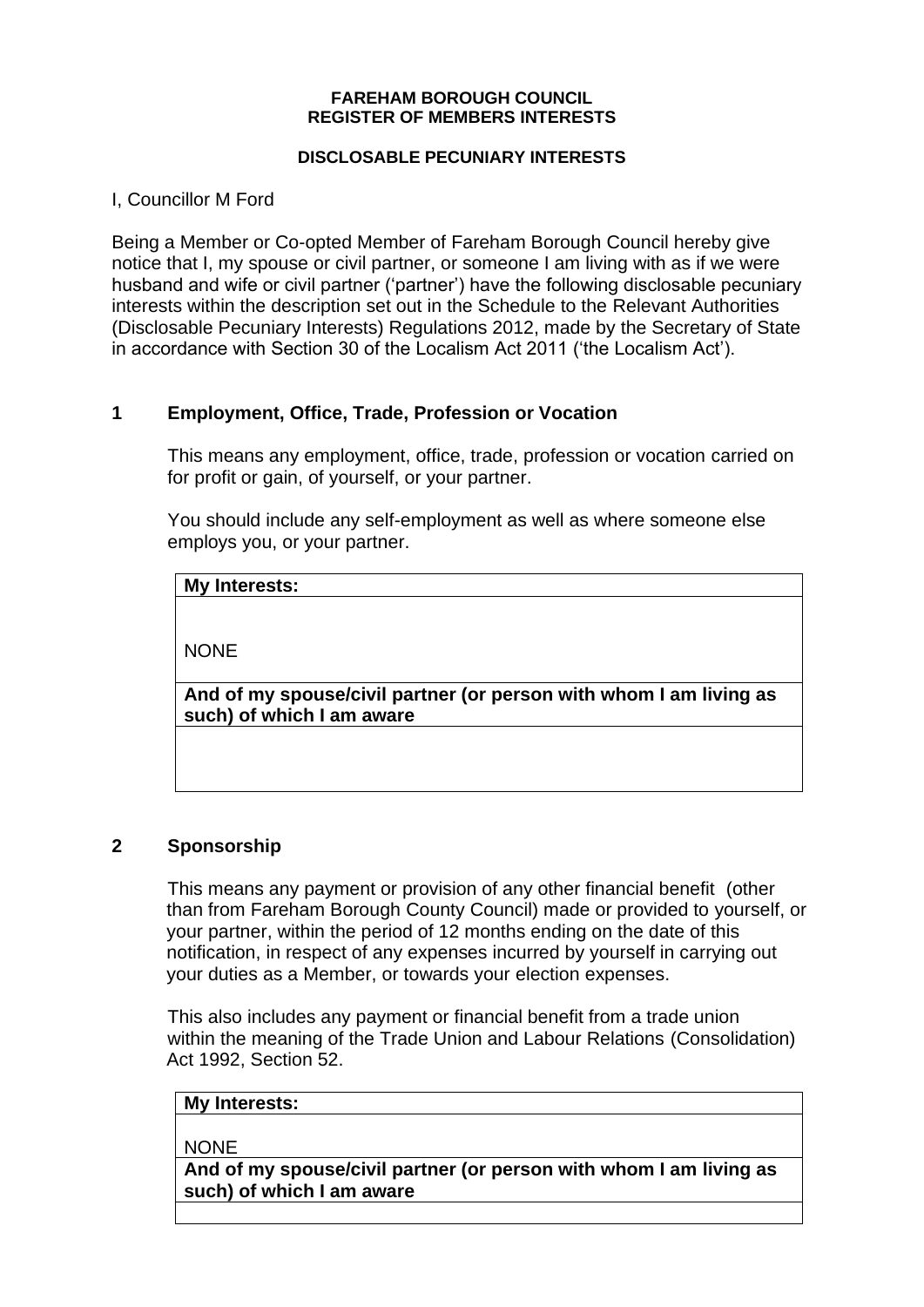#### **3 Contracts**

This means any contract made between yourself, or your partner, (or a body in which you, or your partner, have a beneficial interest), and Fareham Borough Council -

- **(a)** under which goods or services are to be provided or works are to be executed; AND
- **(b)** which has not been fully discharged;

#### **My interests:**

### **NONE**

**And of my spouse/civil partner (or person with whom I am living as such) of which I am aware**

#### **4 Land**

This means any beneficial interest in land within the area of Fareham Borough Council of yourself, or your partner.

This includes land which you, or your partner, own, lease, have the benefit of an option over, or have other rights in or over such as an easement or other burden or interest which carries the right to occupy land or receive income, or upon which you have a mortgage.

#### **My interests:**

This Member has an interest which is withheld under Section 32(2) of the Localism Act 2011

**And of my spouse/civil partner (or person with whom I am living as such) of which I am aware**

#### **5 Licences**

This means any licence (alone or jointly with others) to occupy land in the administrative area of Fareham Borough Council held by yourself, or your partner, for a month or longer.

**My interests:**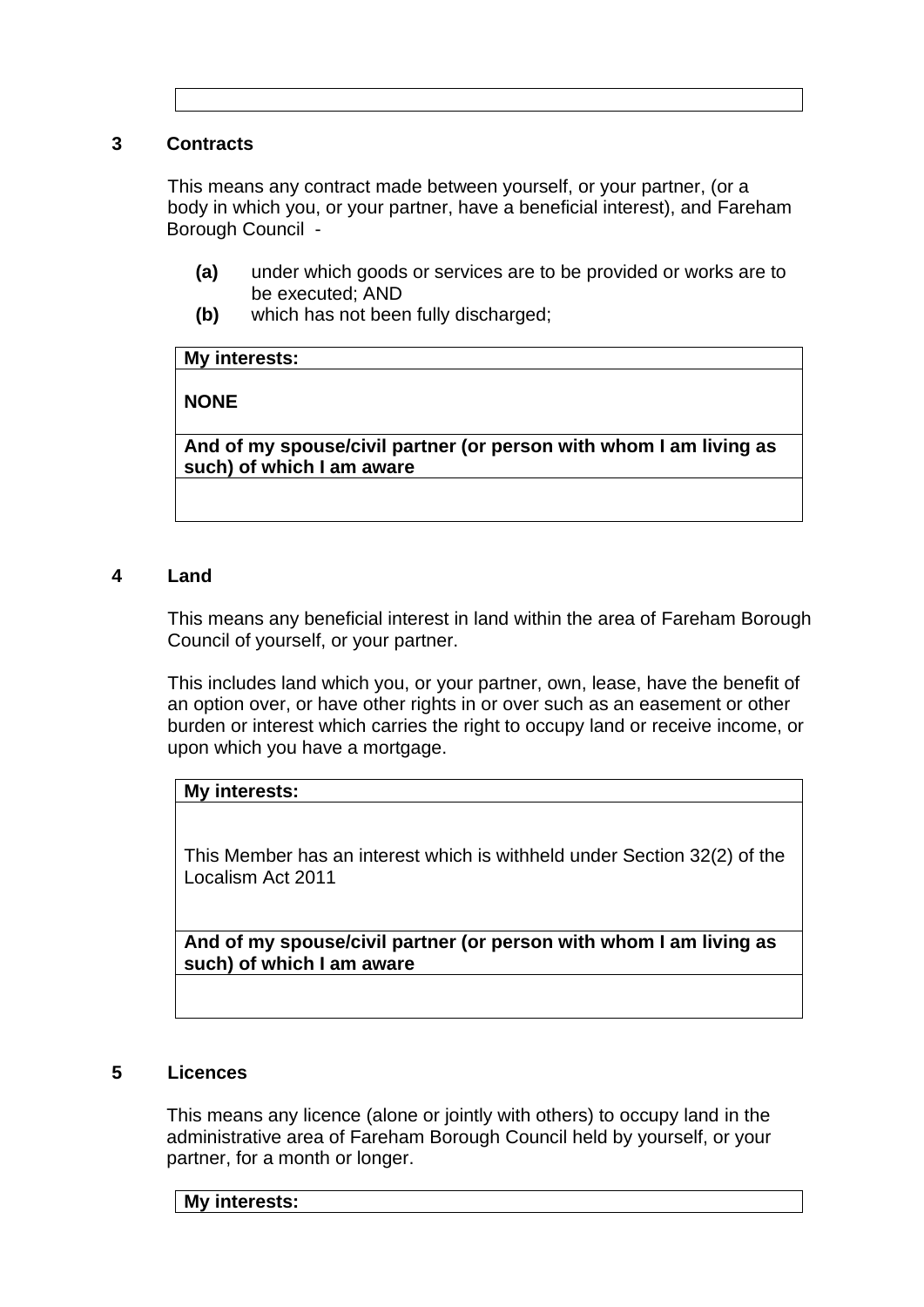**And of my spouse/civil partner (or person with whom I am living as such) of which I am aware**

### **6 Corporate Tenancies**

This means any tenancy where (to your knowledge) –

- **(a)** the landlord is Fareham Borough Council; AND
- **(b)** the tenant is a body in which you, or your partner, have a beneficial interest;

| My interests:                                                      |
|--------------------------------------------------------------------|
|                                                                    |
| <b>None</b>                                                        |
| And of my spouse/civil partner (or person with whom I am living as |
| such) of which I am aware                                          |
|                                                                    |

#### **7 Securities**

This means any beneficial interest in securities of a body where –

- (a) that body (to your knowledge) has a place of business or land in the administrative area of Fareham Borough Council; AND
- (b) either
	- (i) the total nominal value of the securities exceeds £25,000 or one hundredth of the total issued shared capital of that body; OR
	- (ii) if the share capital of that body is more than one class, the total nominal value of the shares of any one class in which you, or your partner, have a beneficial interest exceeds one hundredth of the total issued share capital of that class.

Securities means shares, debentures, debenture stock, loan stock, bonds, units of a collective investment scheme within the meaning of the Financial Services and Markets Act 2000, Section 8, and other securities of any description, other than money deposited with a building society.

| My interests: |  |  |
|---------------|--|--|
|               |  |  |
| <b>None</b>   |  |  |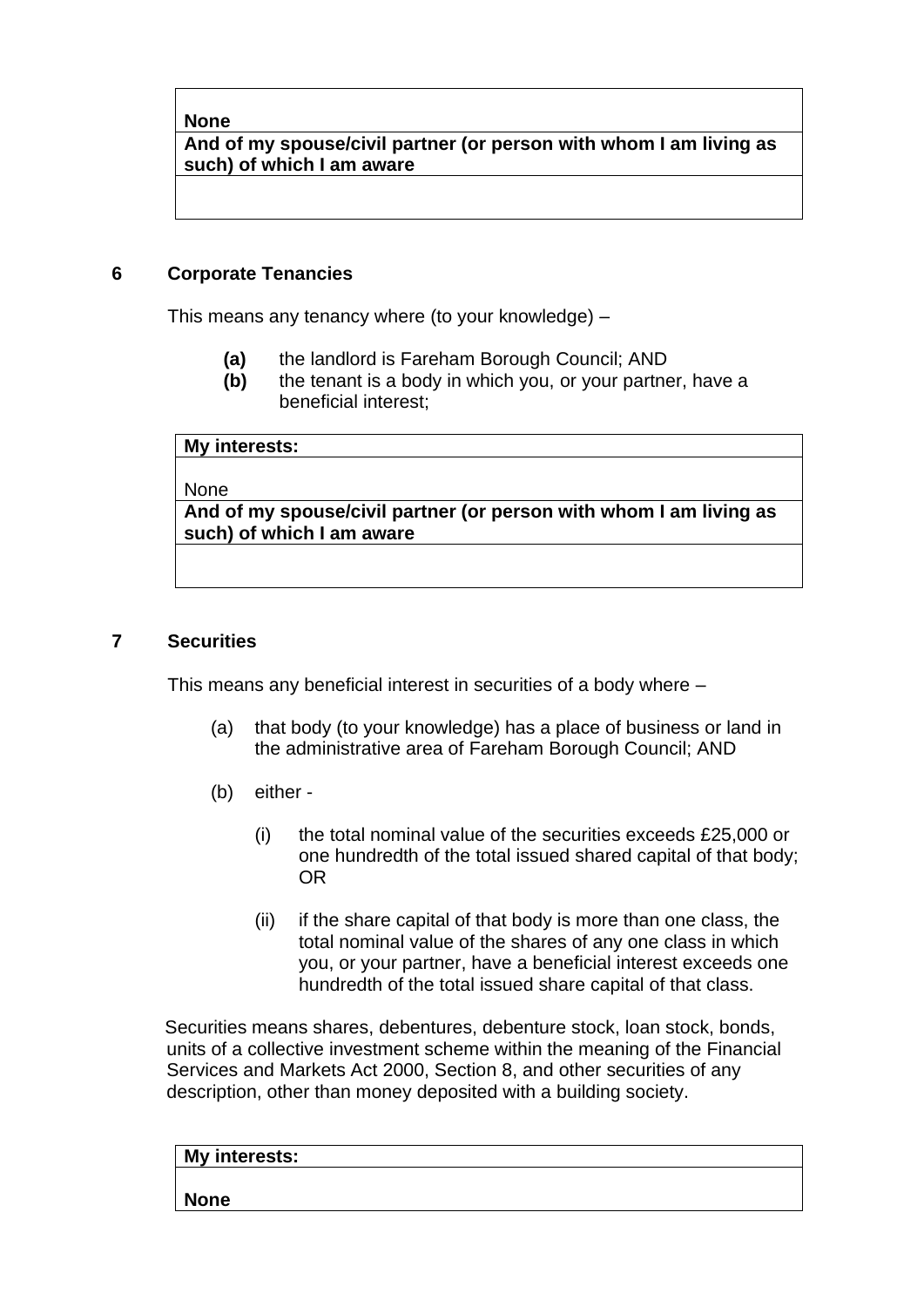# **And of my spouse/civil partner (or person with whom I am living as such) of which I am aware**

**N.B. A body in which you, your spouse/civil partner (or person with whom you are living as such) have a beneficial interest means a firm in which you, your spouse/civil partner (or person with whom you are living as such) is a partner, or a body corporate of which you, your spouse/civil partner (or person with**  whom you are living as such) is a director, or in the securities of which **you, your spouse/civil partner (or person with whom you are living as such) has a beneficial interest.**